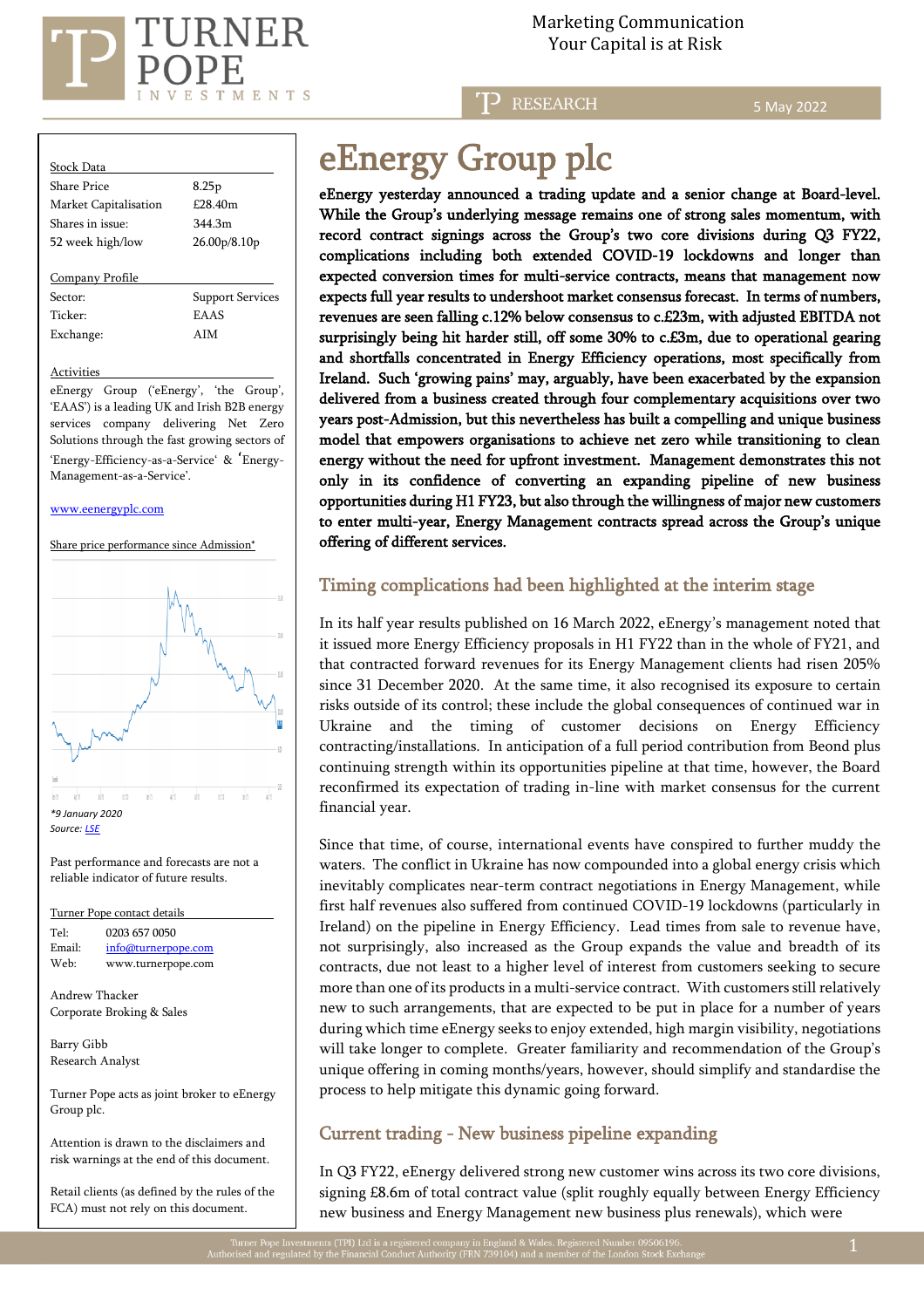

TP RESEARCH

5 May 2022

delivered across a broad range of education, industrial and other public sector customers. Including larger multi-year, multi service contracts, this momentum has continued into the start of Q4 with further increases in the new business pipeline expected as commercial energy users seek to mitigate price increases through smart procurement and reduced consumption using energy efficiency measures, while also commencing their own onsite solar generation. This will be further supported by the full integration of UtilityTeam, which remains on track to be completed by end of FY22.

eEnergy recently launched eCharge, an EV charge point operating business aiming to create the UK's largest public sector charging network. Exceeding management's early expectations, it has already secured a strong pipeline of opportunities from existing Group customers built during the first 30 post-launch days.

The Group is also developing its solar capacity as a result of significant demand for onsite generation from both existing and new customers, benefitting particularly from the recently widened spread between implied cost per kWh for onsite generation and grid energy prices. During Q3 and Q4 to date, Heads of Terms have been signed for £8m contract value of onsite solar with existing customers, which the Board expects to start converting to revenues during H1 FY23. Whilst entry into these two areas will likely reduce the pace of growth in Group operating margins for the coming financial year, the Board nevertheless sees them as strategic move capable of opportunistically capturing significant longer-term growth opportunities.

### Management and Directorate changes

Ric Williams, Chief Financial Officer, has advised the Board of his intention to step down from the Board to pursue other opportunities. Ric will leave the Company on 31 July 2022 following an orderly handover process.

Crispin Goldsmith, a member of the Group Executive team and currently Chief Strategy & Commercial Officer, has been appointed by the Board as Interim CFO. Crispin has over 20 years of experience in corporate finance and M&A and substantial board level experience across a range of businesses. His previous roles include Director of Strategy and Corporate Development at Dixons Carphone, Investment Director at Duke Street, a leading UK private equity firm and Director at Royal Bank Equity Finance, the manager of the £1.1 billion RBS Special Opportunities Fund. Crispin started his career at PwC where he qualified as a Chartered Accountant. The Board expects to confirm Crispin's permanent appointment as CFO and as a Group Board Director once customary due diligence by the Company's nominated adviser is completed.

## Energy market conditions presently complicate lock-in of supply

The past year has witnessed investors discounting the impact of uncertainties resulting from both the growing list of insolvencies amongst the UK's smaller, undercapitalised energy suppliers and, more recently, the global consequences of the continuing war in Ukraine. Notwithstanding the near-term interruption this is causing in terms of delays to pricing supply contracts and timing of customer decisions due to energy cost volatility/risk of supplier failure, there has also been a significant adjustment to longer-term expectations. Customers do now broadly accept that structurally higher energy prices will remain for the foreseeable future. Such an outcome clearly enhances the value implicit in EAAS's unique integrated Net Zero proposition, which now offers a stable platform of services that encompass energy efficiency, management solutions, demand reduction, waste elimination and onsite generation.

Indeed, the customer's willingness to recognise that around one-third of all energy presently being purchased is wasted and that, based on current market pricing, onsite solar generation is presently around 50% cheaper than buying on-grid, drives the point home. The Group's consultancy services, moreover, actively limit exposure to undercapitalised suppliers. The exceptional level of customer engagement this is creating not only reinforces management's confidence going forward, but also recognises the broad macro conditions and clear regulatory drivers that continue to be a tailwind for the business. The scale of the organic structural growth opportunity was reflected through more than a 200% increase in contracted forward revenues recorded in H1 FY22, during which time both the Beond and Utility Team acquisitions performed ahead of management's expectations (importantly, Energy Management solutions enjoy a c.80% renewal rate), while Energy Efficiency proposals issued in H1 FY22 (which was sustaining a 30% to 40% conversion rate) exceeded the whole of FY21 following relaxation of COVID restrictions.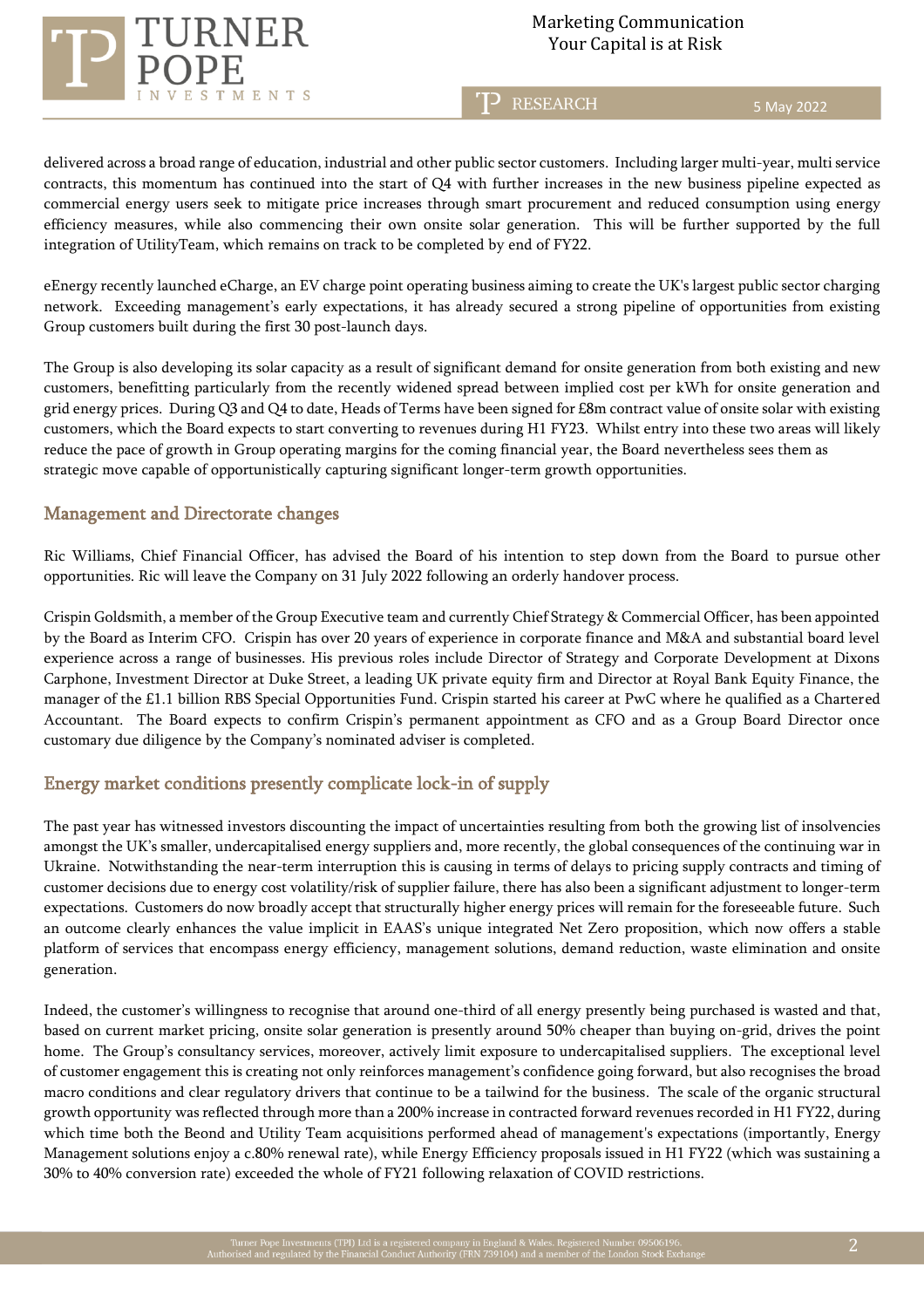

# Marketing Communication

T<sup>2</sup> RESEARCH

5 May 2022

## Outlook for the year to end-June 2022 and beyond

As at 31 March 2022, the Group's contracted forward revenues had increased to £23.0 million from £18.0 million at 31 December 2021. Of this, £19.6 million was related to energy management and £3.4 million related to energy efficiency contracts. Of the £23.0 million, approximately £8.3 million is expected to be recognised in FY23. Despite the strong start reported for Q4 FY22, revenues for the full 12 months are seen falling c.12% below forecast market consensus to c.£23.0m (up c.70% from £13.6m reported in FY21), with Adjusted EBITDA (pre-exceptional) not surprisingly being hit harder still, off some 30% to c.£3.0m (up c.250% from £0.8m in FY21), due to operational gearing and shortfalls concentrated in Energy Efficiency operations, most specifically from Ireland.

The Board recognises that there remains a number of risks outside of the Group's control, including challenges in the arrangement of new energy supply contracts in the current market environment and timing of customer decisions on Energy Efficiency contracts and installations. Positively, however, not only does it see a growing pipeline of new business opportunities across both Energy Management and Energy Efficiency that it expects to convert during H1 FY23, but it is also clear that the global uncertainties of the past couple of years together with customer's overwhelming willingness to accelerate their transition toward Net Zero, substantially enhance eEnergy's overall value proposition.

While higher energy prices are expected to remain a feature of the global energy markets in the short-to-medium term, the exceptional volatility that has characterised the supply market for the past year is expected to reduce and become more predictable once again over the coming months. The customer response, however, is likely to be longer-lasting with a flight to quality along with much greater willingness to seek energy management solutions and improved efficiencies, in an effort to increase confidence and visibility of supply, eliminate wastage and reduce costs, while also seeking opportunity for onsite generation in their path to Net Zero by 2030. This is perhaps already being reflected by the fact that 44% of eEnergy's Top 50 clients are actively engaged in procuring significant additional services from the Group. Its ability to navigate the complex energy market for clients through smart procurement and effective risk management, something that is reflected in an existing £23m forward order book and a pipeline that has doubled in the past 12 months amid exceptional customer 'stickiness', is something that clearly highlights the quality of the Group's earnings.



# eEnergy Group – Strong Organic Growth Drivers

Source: eEnergy, **Investor Presentation 16 March 2022** 

With the rush toward Net Zero continuing to gather pace, eEnergy's strategy to exploit granular energy data as a means to drive customer change at zero capital cost can be expected to gain momentum. Against a background of high, long-term organic growth supported by structural market tailwinds along with multiple acquisition opportunities, the Group remains positioned to secure strong annual recurring, high margin revenues in future years. Amongst other things, its Board recently set a 5-year goal to increase the number of eMeters it has under management to 20,000 with 10,000 EV chargers also under management supported by 50MW of installed solar generation. In delivering this, management targets 20% organic CAGR revenue growth while also enjoying a 25% EBITDA margin. Against this background, TPI is now reassessing its valuation of eEnergy, with a view to resetting expectations based on recent initiatives and anticipated news flow plus its ability to efficiently identify, capture and integrate an expanding market opportunity through strategic acquisitions in what remains a highly fragmented, albeit innovative, marketplace.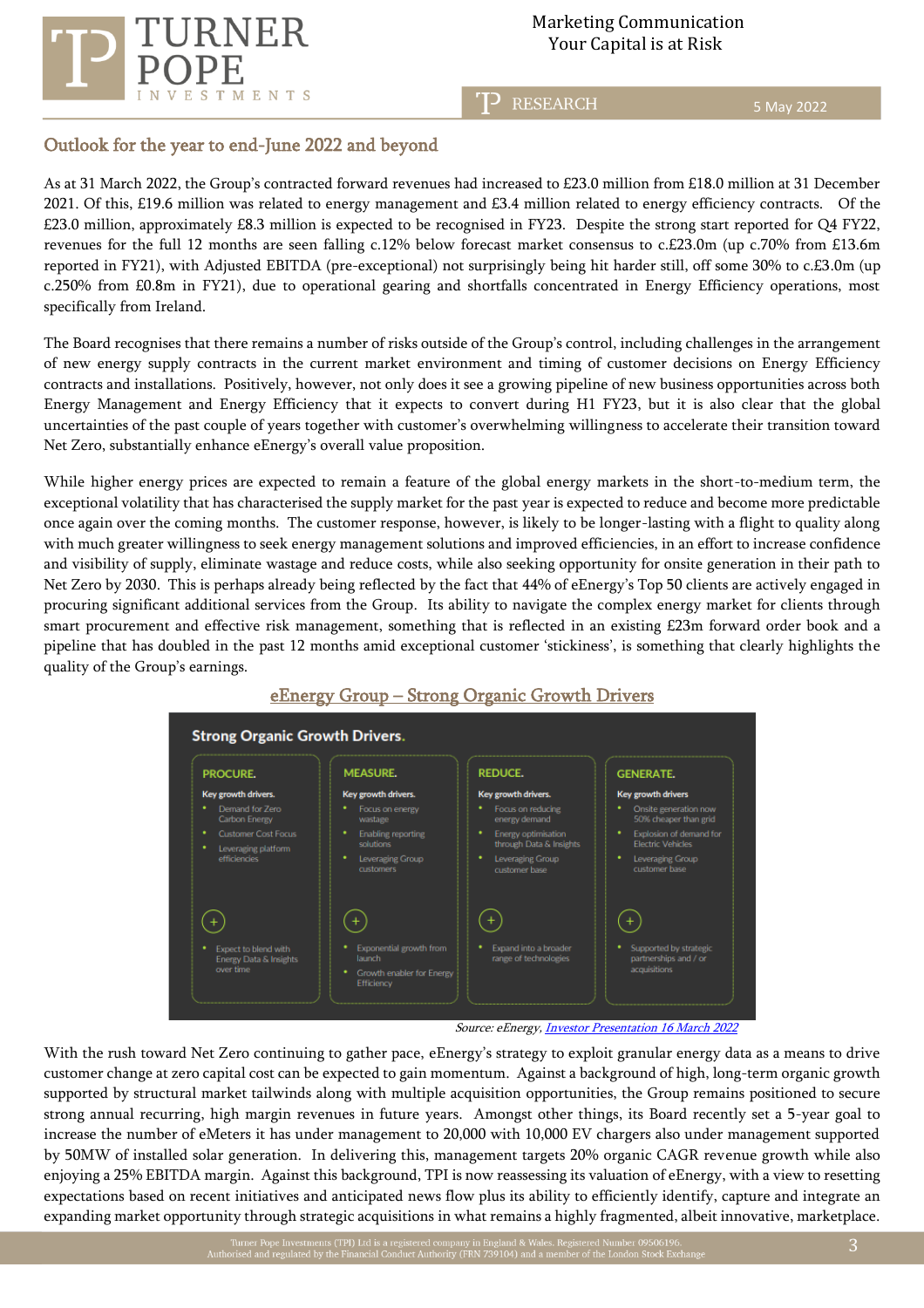

T<sub>2</sub> RESEARCH

5 May 2022

## THIS DOCUMENT IS NOT FOR PUBLICATION, DISTRIBUTION OR TRANSMISSION INTO THE UNITED STATES OF AMERICA, JAPAN, CANADA OR AUSTRALIA.

#### **Conflicts**

This is a non-independent marketing communication under the rules of the Financial Conduct Authority ("FCA"). The analyst who has prepared this report is aware that Turner Pope Investments (TPI) Limited ("TPI") has a relationship with the company covered in this report. Accordingly, the report has not been prepared in accordance with legal requirements designed to promote the independence of investment research and is not subject to any prohibition on dealing by TPI or its clients ahead of the dissemination of investment research.

TPI manages its conflicts in accordance with its conflict management policy. For example, TPI may provide services (including corporate finance advice) where the flow of information is restricted by a Chinese wall. Accordingly, information may be available to TPI that is not reflected in this document. TPI may have acted upon or used research recommendations before they have been published.

#### Risk Warnings

Retail clients (as defined by the rules of the FCA) must not rely on this document.

Any opinions expressed in this document are those of TPIs research analyst. Any forecast or valuation given in this document is the theoretical result of a study of a range of possible outcomes and is not a forecast of a likely outcome or share price.

The value of securities, particularly those of smaller companies, can fall as well as rise and may be subject to large and sudden swings. In addition, the level of marketability of smaller company securities may result in significant trading spreads and sometimes may lead to difficulties in opening and/or closing positions. Past performance is not necessarily a guide to future performance and forecasts are not a reliable indicator of future results.

AIM is a market designed primarily for emerging or smaller companies and the rules of this market are less demanding than those of the Official List of the UK Listing Authority; consequently, AIM investments may not be suitable for some investors. Liquidity may be lower and hence some investments may be harder to realise.

#### Specific disclaimers

TPI acts as joint broker to eEnergy Group plc ('eEnergy') which is listed on the AIM Market of the London Stock Exchange ('AIM'). TPIs private and institutional clients may hold, subscribe for or buy or sell eEnergy's securities.

Opinions and estimates in this document are entirely those of TPI as part of its internal research activity. Where information utilised in this document has been provided to TPI by eEnergy and/or is attributed to eEnergy or a third-party source, that information has not been subject to any independent verification or evaluation by TPI or any other party. TPI has no authority whatsoever to make any representation or warranty on behalf of eEnergy.